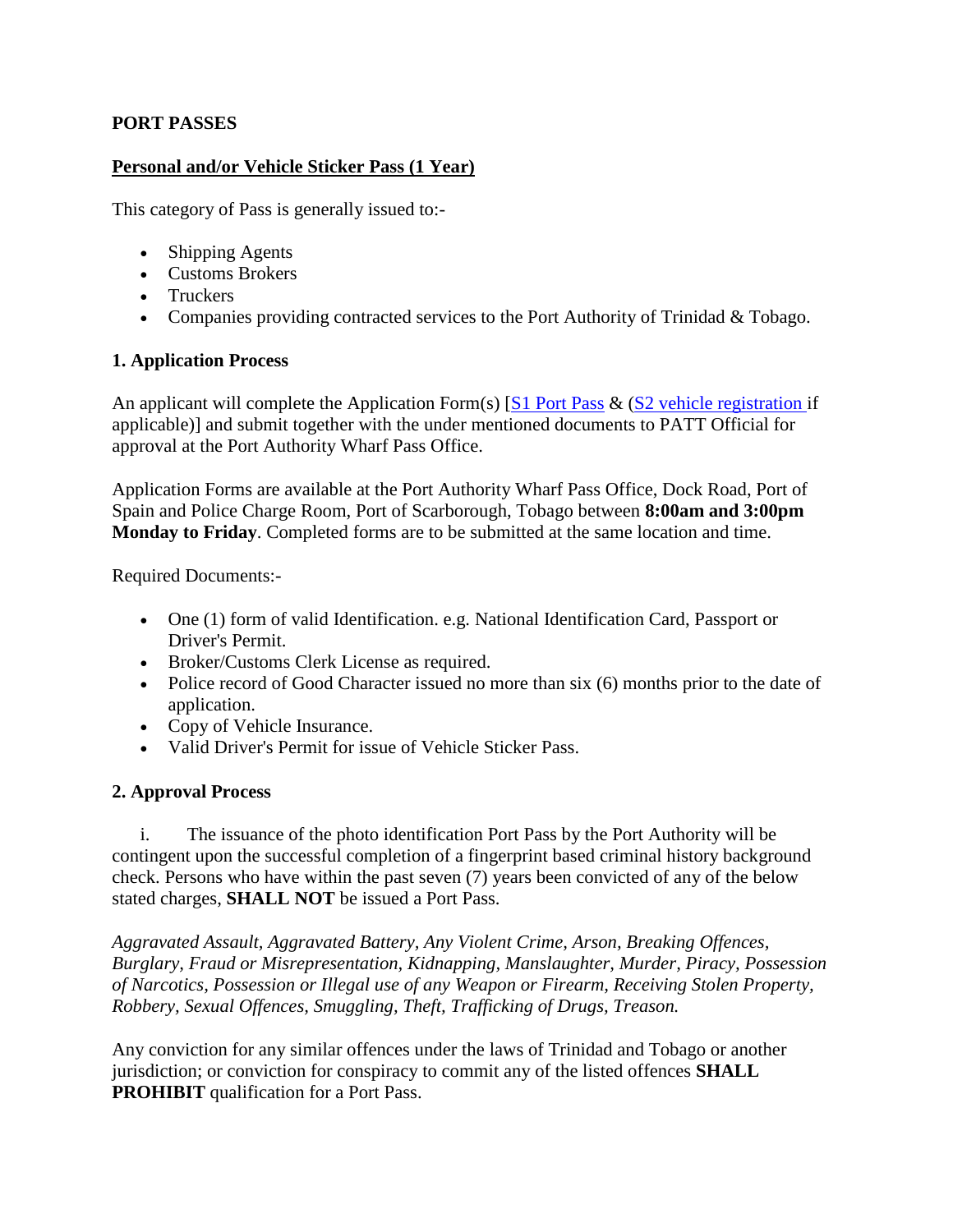ii. The Estate Security Superintendent (E.S.S.) shall issue a Port Pass after the Port Authority is satisfied that the Applicant has submitted a complete application package and all necessary background checks are satisfactory.

 iii. Once approved the Applicant pays the sum of **\$100.00 T.T.** (VAT inclusive) for the personal pass and/or **\$50.00 T.T.** (VAT inclusive) for Vehicle Pass. Passes are valid for **one (1) year** from the date of issue unless cancelled by the Port Authority or surrendered prior to the end of the year.

 iv. The making of a false statement on the application for a Port Pass shall result in the non-issue of a Pass and the Applicant's disqualification for a period of up to three (3) years from being issued a pass or for a lesser period of two (2) years subject to the discretion of the Estate Security Superintendent and on the condition that the second application is accompanied by an Affidavit.

 v. The Port Pass is to be worn at all times while the user is transacting business on the Port of Port of Spain and Port of Scarborough.

vi. The Vehicle Pass must be placed on the upper left windscreen of the vehicle.

 vii. The Port Authority reserves the right to deny, withdraw/or suspend the use of a Port Pass/Vehicle Pass at any time without notice.

## **3. Changes in Application Details**

 i. A Port Pass holder must report in writing to the Port Authority within thirty (30) days of any changes in data on the application for a Port Pass.

 ii. Failure to report such changes within the time provided or the making of a false statement in any changes to the information submitted shall constitute grounds for the Port Authority to suspend the use of the Port Pass.

 iii. The Employer must notify the Port Authority within five (5) working days if his agent, representative or the trucker is no longer in the employ of his company.

 iv. No Person shall forge, copy, alter, transfer or lease any Port Pass issued by the Port Authority.

 v. Port Users are strictly prohibited from having in their possession any forged, altered, obliterated or transferred Port Pass.

 vi. Prohibited acts will be considered as criminal offences and the appropriate charges shall be laid accordingly.

 vii. Lost or Stolen Port Passes must be reported immediately to the Port Police Department and the nearest State Police Station where such loss occurred.